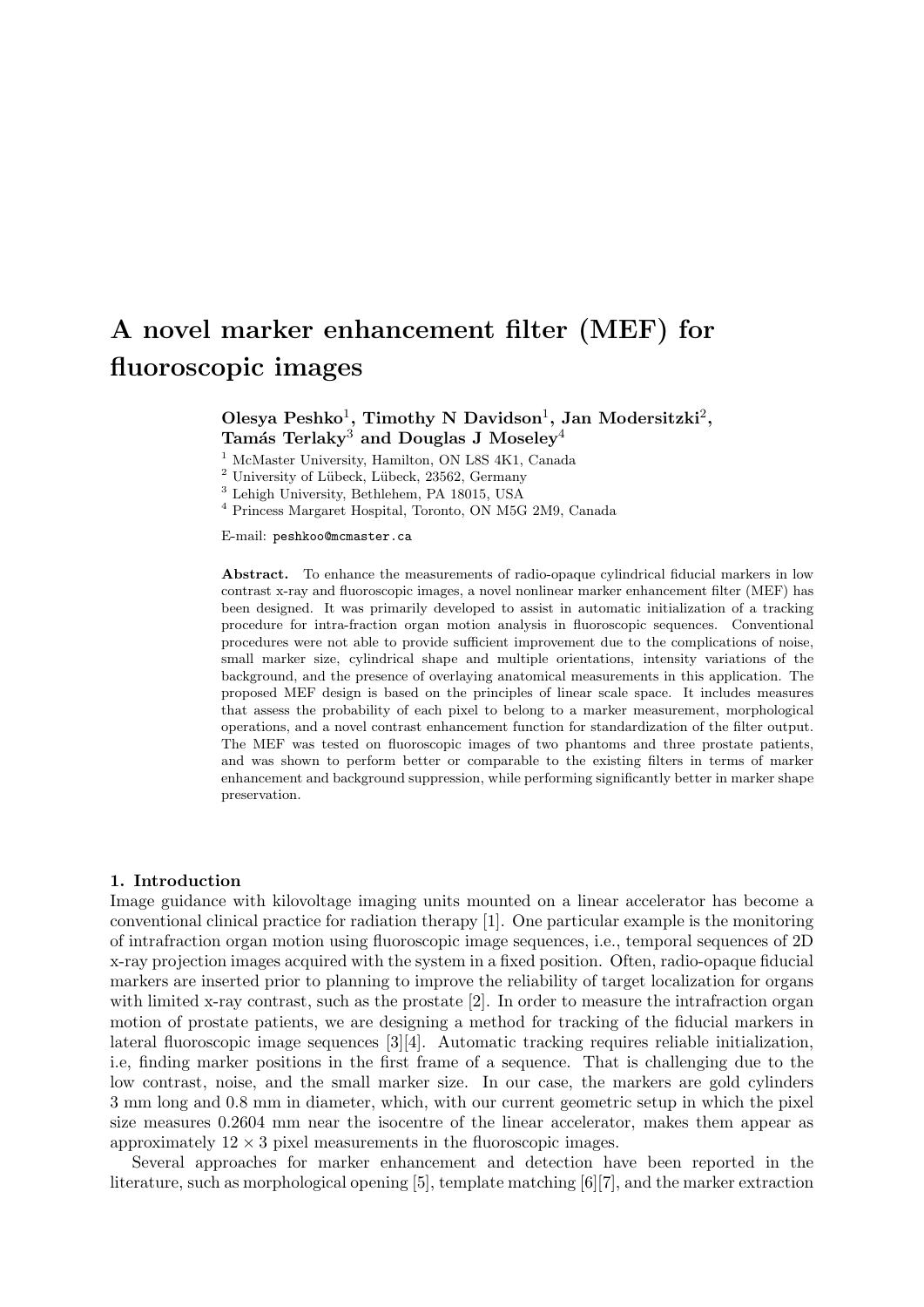kernel [8]. For the best results on cylindrical markers, these methods require the use of multiple templates or preliminary knowledge of marker orientations. To improve the detection outcome, they have to be combined with other procedures, such as the application of noise reduction filters [5][8] or edge enhancement [6], and intensity thresholding [6], for which the selection of parameters that will work well for different images may represent another challenge. Finally, the above mentioned methods tend to distort the marker shape, which is undesirable for our application, as the fluoroscopic images are to undergo registration [9] to the daily verification 3D cone-beam computed tomography (CBCT) image for reliable tracking initialization.

In this paper, we propose a novel marker enhancement filter (MEF) that can be used alone or as a preprocessing component in multi-stage methods for marker enhancement and detection. The MEF amplifies the markers, suppresses the background and anatomical features, and preserves marker shapes. The proposed filter is designed within the linear scale-space framework [10] that has found wide utilization in the enhancement of vessels and other linelike and blob features, e.g., [11][12], and in feature detection and image matching applications for computer vision [13]. Methods based on scale space are typically able to achieve global contrast for the sought-for features in the images by combining the assumptions about their size and shape with the local contrast analysis. The MEF includes an adaptation of the vessel enhancement approach proposed by Frangi et al. [11], morphological operations [14], and a novel contrast enhancement function that is able to operate successfully on a variety of images with different intensity characteristics. While Frangi's method was targeted at enhancement of the tubular structures, the markers we seek to amplify are quite different, which leads to a different filter design. The fluoroscopic images are subject to temporal filtering with a Dolph-Chebyshev filter [15] prior to the MEF application, which provided the best contrast-to-noise ratio among other methods that we tested on a phantom with moving markers [4].

#### **2. Marker enhancement filter design**

# *2.1. Scale-space analysis*

In computer vision, there is an accepted perspective that features in the images only meaningfully exist over limited ranges of scales [10]. To perform an automatic image interpretation, a multiscale representation was proposed [10] (and references therein), in which the original image  $A: \mathbb{R}^2 \to \mathbb{R}$  is embedded into a one-parameter family of derived images  $\mathcal{L}: \mathbb{R}^2 \times \mathbb{R}_+ \to \mathbb{R}$ , where the additional non-negative scalar parameter is the scale. The scale-space representation is defined as the convolution of the image with the Gaussian functions of the appropriate scales:

$$
\mathcal{L}(x,\sigma) = \mathcal{A}(x) * \mathcal{G}(x,\sigma) \text{ for } \sigma > 0, \text{ and } \mathcal{L}(x,0) = \mathcal{A}(x),
$$
 (1)

where the Gaussian is defined as  $\mathcal{G}(x, \sigma) = \exp\left(-\frac{\|x\|^2}{2\sigma^2}\right)$  $2\sigma^2$  $\int$  /(2 $\pi \sigma^2$ ), and  $*$  denotes two-dimensional convolution. Due to the fact that the fiducial markers in our application are all of equal or very similar size to each other, we only compute  $\mathcal L$  for one fixed scale,  $\sigma = \sigma_0$ , that is selected to amplify the features close in size to the markers.

A common approach to analyze the local behaviour of an image intensity function is to consider its second order Taylor expansion in the neighborhood of a point  $x_0$  [11][12]. Some methods directly utilize second order derivatives of *L*. For example, the Laplacian of Gaussian (LoG) [10] method was used in several studies for marker enhancement in portal images [16][17]. However, in addition to enhancing the markers, the LoG is prone to enhancing anatomical features that have a dimension that is of a similar scale to the markers. In the following sections we describe the proposed filter and show how it is able to overcome this issue.

#### *2.2. MEF principles: Magnitude-and-ratio versus magnitude-only image*

One way to characterize the contrast and shape of features in the image at a particular scale is to analyze the sign and magnitude of the eigenvalues of the Hessian matrix that is constructed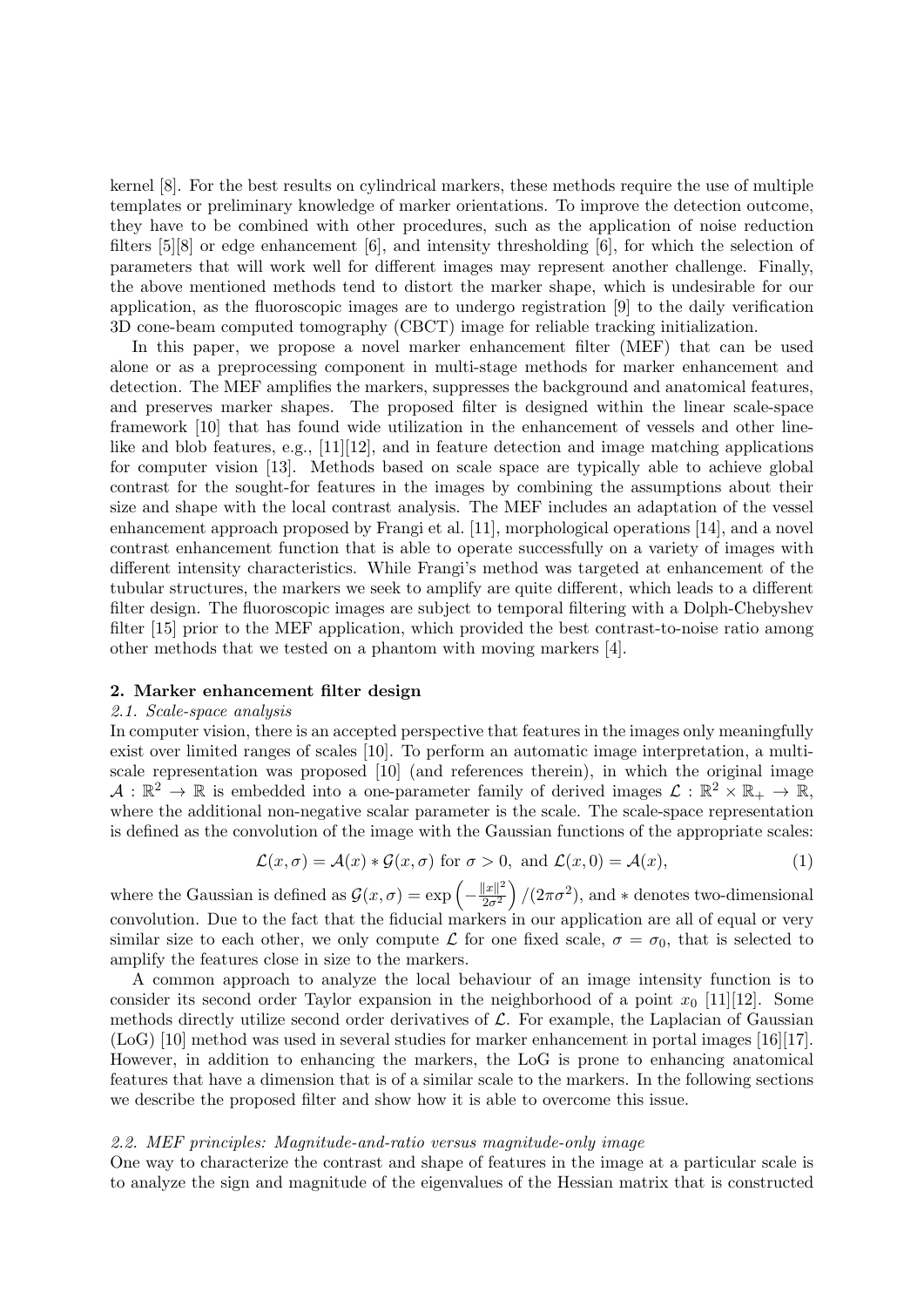

**Figure 1.** The magnitude-and-ratio  $\mathcal{Y}_{mr}$  (*left*) and magnitude-only  $\mathcal{Y}_{m}$  (*right*) images. While both attain high response in marker pixels (*encircled*), *Y*<sup>m</sup> is characterized with better marker shape preservation, but also undesirably amplifies long anatomical features (e.g., *in rectangle*).

from the second order derivatives of *L*. For the bright markers on a dark background, the intensity function should: (i) be concave, which requires negative eigenvalues; (ii) possess a reasonable contrast that is reflected in the magnitude of the eigenvalues, and (iii) describe a feature whose dimensions are not very different, which can be assessed in terms of the ratio of the eigenvalues. To design a method for capturing these features, let  $\lambda_1$  and  $\lambda_2$  denote the eigenvalues of the Hessian of  $\mathcal{L}(x, \sigma_0)$  at a given point  $x = x_0$ . The magnitude measure is defined as  $\mathcal{X}_{m} = \sqrt{\lambda_{1}^{2} + \lambda_{2}^{2}}$ , and the ratio as  $\mathcal{X}_{r} = \lambda_{1}/\lambda_{2}$ , where  $|\lambda_{1}| \leq |\lambda_{2}|$  [11]. An effective marker enhancement filter should provide high response in the image pixels with  $\lambda_{1,2}$  < 0, and large  $\mathcal{X}_{m}$  and  $\mathcal{X}_{r}$ .

Based on the insight from the work of Frangi et al. [11], we incorporate  $\mathcal{X}_m$  and  $\mathcal{X}_r$  into probability-like measures, based on which we define a *magnitude-and-ratio image*:

$$
\mathcal{Y}_{mr} = \begin{cases} \left(1 - \exp\left(-\frac{\chi_m^2}{2\gamma^2}\right)\right) \left(1 - \exp\left(-\frac{\chi_r^2}{2\beta^2}\right)\right), & \text{if } \lambda_1 < 0 \text{ and } \lambda_2 < 0, \\ 0, & \text{otherwise,} \end{cases}
$$
 (2)

where  $\gamma$  and  $\beta$  are used to normalize the values of  $\mathcal{X}_{m}$  and  $\mathcal{X}_{r}$ . As suggested in [11],  $\gamma$  is chosen to be half of the maximal  $\mathcal{X}_{m}$  value. For circularly shaped blobs,  $\beta = 0.5$  would be used [11]. We reduce *β* to 0.25 based on visual observations of the filtered images in order to produce high response for a range of shapes from circular to elliptical blobs. Although the marker dimensions are known, it is not practical to tune the filter to elliptical blobs exclusively, as the measurements are often corrupted by the noise and overlaying structures, and rarely posses exactly the same ratio as the markers. Observing that the markers may often have reasonably high contrast in fluoroscopic images, we have also considered a *magnitude-only image*:

$$
\mathcal{Y}_{m} = \begin{cases} 1 - \exp\left(-\frac{\mathcal{X}_{m}^{2}}{2\gamma^{2}}\right), & \text{if } \lambda_{1} < 0 \text{ and } \lambda_{2} < 0, \\ 0, & \text{otherwise.} \end{cases}
$$
 (3)

Comparing  $\mathcal{Y}_{\text{mr}}$  and  $\mathcal{Y}_{\text{m}}$  in application to our fluoroscopic images (see Figure 1), we notice that while the markers possess high intensities in both of them,  $\mathcal{Y}_m$  offers better marker shape preservation, but also undesirably amplifies long anatomical features similar in width to the marker size. To gain from the desirable properties of both images, we combine them by using  $\mathcal{Y}_{mr}$  as a mask for  $\mathcal{Y}_m$ , i.e., the intensities in the filtered image are derived from  $\mathcal{Y}_m$ , but only from the high-intensity regions of  $\mathcal{Y}_{mr}$ .

## *2.3. Contrast enhancement function*

Intensity thresholding is often used as a part of multi-stage procedures to improve the filtering outcome by further separating the sought-for markers from the background. It is typically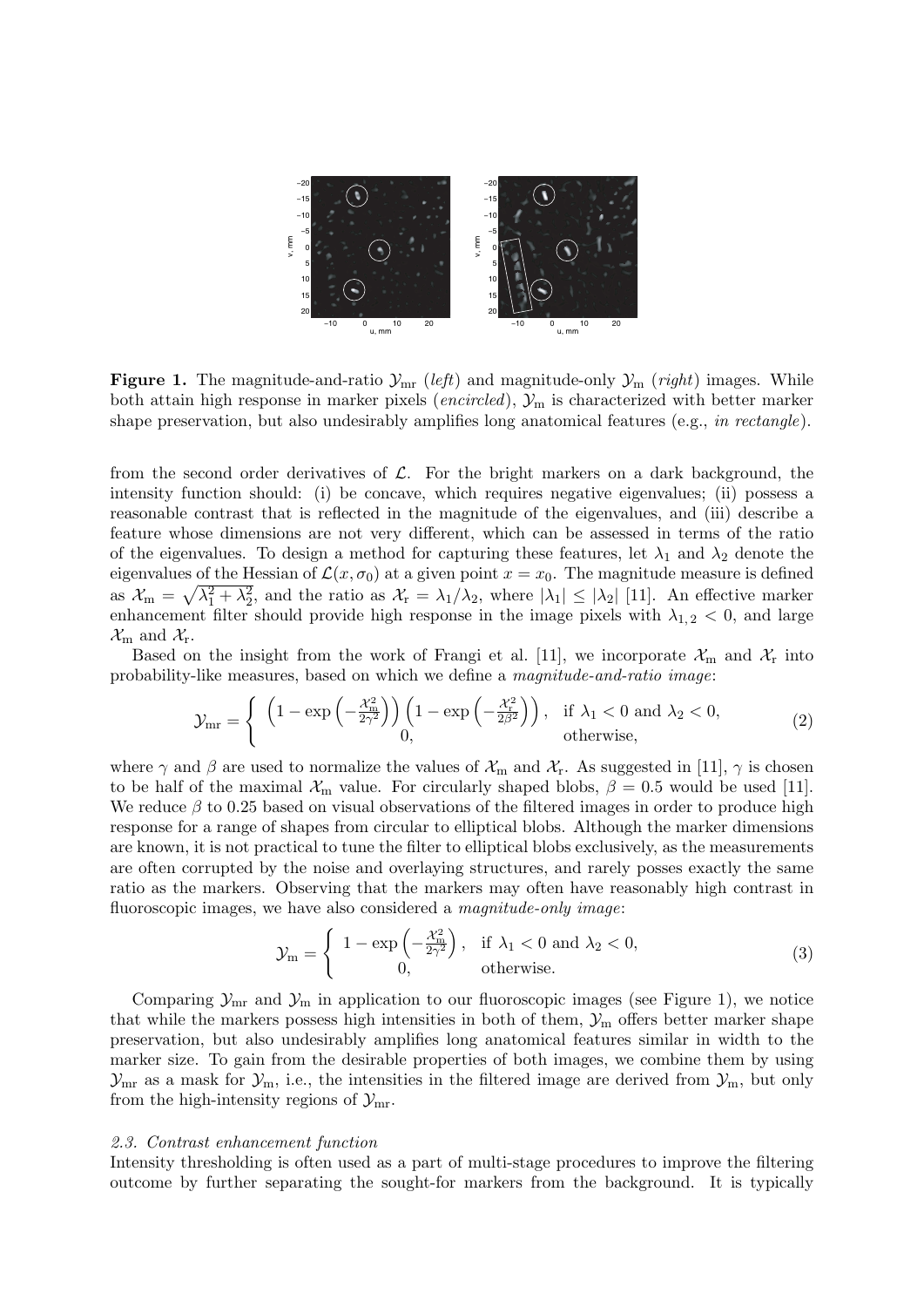

**Figure 2.** Steps of the MEF algorithm.

performed by setting all intensities in the image that fall below a preset value  $\vartheta$  to the minimal background intensity, e.g.,  $[6][17]$ . However, we prefer to use a smooth threshold function as it increases overall reliability of image registration that will be performed on the output of the MEF filter in the proposed application. In particular, given an image  $Y$  with values in [0, 1] we will construct the contrast enhanced image  $C(\mathcal{Y}) = \mathcal{Y}^{\mathcal{Z}(\mathcal{Y})}$ , where  $\mathcal{Z}(\mathcal{Y}) = \frac{\vartheta^s \log_{\vartheta} \tau}{\vartheta^s - 1}$  $\frac{s \log_{\vartheta} \tau}{\vartheta^{s} - 1}$  (1 −  $\frac{1}{\mathcal{Y}^{s}}$ ). In this expression  $\vartheta$  is the threshold,  $\tau$  is the minimum intensity of all marker points after contrast enhancement, and *s* is the sharpness of distinction between the marker and non-marker points. In our experiments we chose  $\tau = 1/2$  and  $s = 3$ .

As in all thresholding methods, the choice of the  $\vartheta$  is critical. For our application we have derived a marker-based model for choosing the threshold [4]: We seek to amplify as many bright pixels in the image, as there are expected to be occupied by the markers, and suppress everything else. For the cylindrical markers in the lateral images, where they appear full-length, the number of pixels can be approximated by  $m = n \lceil 2rh/\delta^2 \rceil$ , where *n* is the number of markers, *r* and *h* are their radius and length, respectively, and  $\delta$  is the size of the pixel side. The intensity values in the image are sorted in a descending order, and the threshold  $\vartheta$  is chosen to be the *m*-th element in this sorted sequence.

## *2.4. MEF algorithm*

The MEF consists of the following steps, which are depicted in Figure 2:

- The scale-space representation is computed for a (temporally filtered) fluoroscopic image. We selected  $\sigma_0 = 0.7$  mm for our application.
- Images  $\mathcal{Y}_{\text{m}}$  and  $\mathcal{Y}_{\text{mr}}$  are computed as described in Section 2.2, and  $\mathcal{Y}_{\text{mr}}$  is contrast enhanced by the function *C* defined in Section 2.3.
- Computation of the mask *M*. As markers in  $\mathcal{Y}_{mr}$  often appear smaller than in  $\mathcal{Y}_{m}$  (see Figure 1), the high-intensity regions in  $\mathcal{Y}_{mr}$  are enlarged by morphological dilation [14] with the circle of radius  $h/2$  as the structuring element. To have the same intensity for all points within one contiguous region, we group them and assign the largest intensity value to all.
- *•* The mask *M* is multiplied with *Y*m, and the final MEF-image is produced after another contrast enhancement step with the function *C*.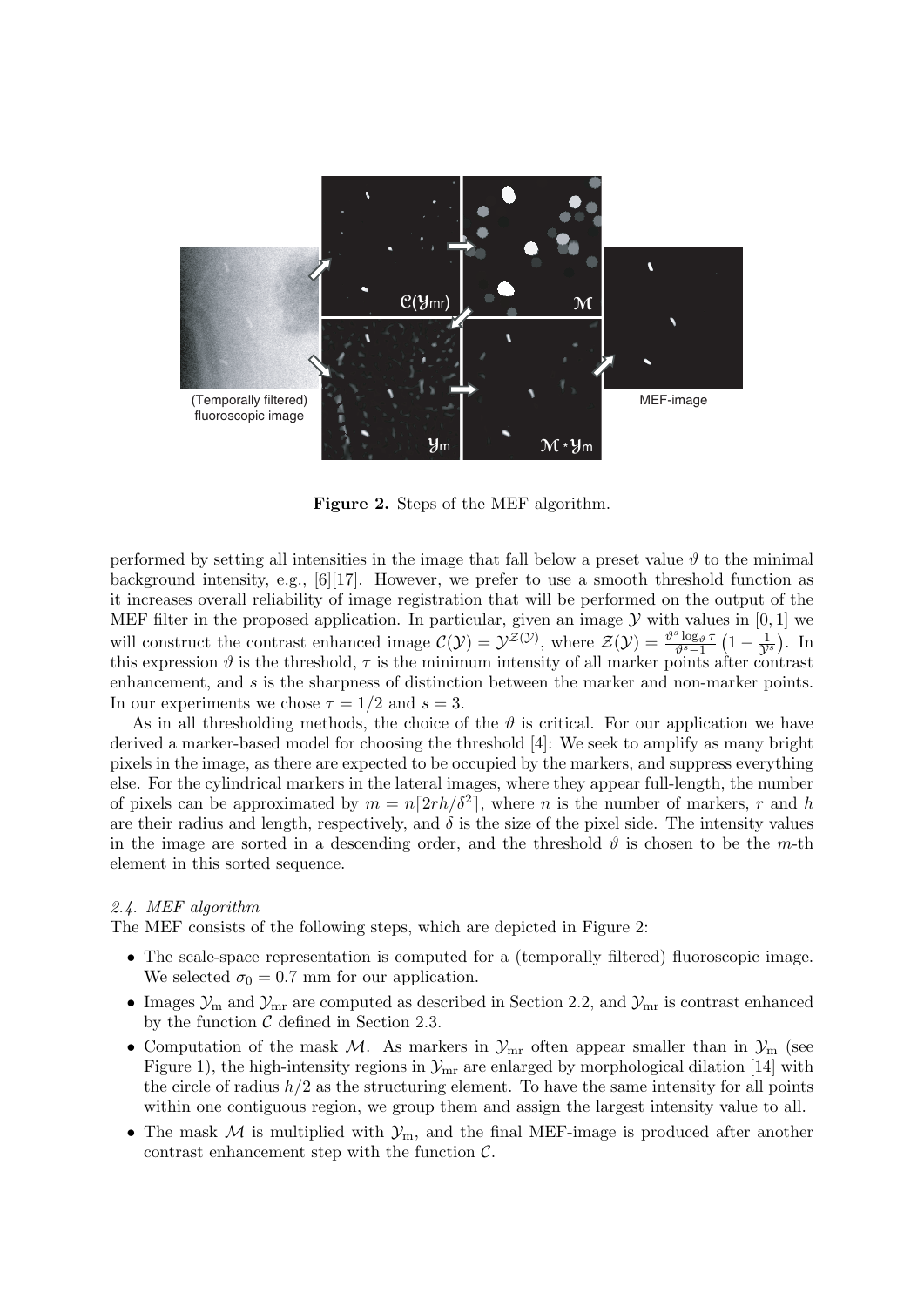|    | Quasar |       |       | RSVP Patient 1 Patient 2 Patient 3 |       |
|----|--------|-------|-------|------------------------------------|-------|
| 1. | - 100  | 78.17 | 76.85 | 92.59                              | 73.15 |
| 3  | 100    | 95.63 | 97.22 | 100                                | 88.89 |
| 7. | - 100  | 99.6  | 100   | 100                                | 90.74 |
| 11 | 100    | 100   | 100   | 100                                | 93.52 |

**Table 1.** TPR depending on the kernel size, *ℓ*, of the Dolph-Chebyshev temporal filter.

# **3. Filter validation**

In addition to verifying visually on multiple images that the MEF produces desirable results in terms of marker amplification, background suppression, and marker shape preservation, we have conducted quantitative validation experiments. The fluoroscopic images were acquired at 5.5 Hz at a technique of 120 kVp, 32 mA, 40 ms per frame for phantoms, and 120 kVp, 64 mA, 20 ms for prostate patients. MV irradiation was off.

## *3.1. MEF success rates*

The true positive rate (TPR) is defined as the percentage of the points enhanced by the MEF, i.e., the intensities of which in the MEF-image are higher or equal to  $\tau$ , that belong to the markers. Table 1 shows median TPR for moving Quasar respiratory phantom (23 frames, linear motion at 2.3 mm/sec), stationary pelvic radio-surgery verification phantom (RSVP, 342 frames), and 3 prostate patients (200 frames each), for images obtained by combining *ℓ* frames with the Dolph-Chebyshev filter (i.e, temporal filtering). In general, the TPR increases for larger *ℓ*, and decreases as the region of interest (ROI) grows. Table 1 contains the results for ROIs that measure approximately  $45 \times 100$  mm (include 7 markers) for the phantoms and  $50 \times 70$  mm (include 3 markers) for the patients, respectively. Note that substantial TPR improvement is observed from  $\ell = 1$  (no temporal filtering) to  $\ell = 3$ .

## *3.2. Comparison to other filters*

We have also compared the MEF to other filters reported in the literature, such as the MEK [8], LoG<sup>2</sup> [10], Sato's blob filter [12], and Frangi's line filter [11]. The data points in Figure 3 are obtained by computing the median true (TP) and false positives (FP) as a fraction of positives after applying a series of intensity thresholds to 9 filtered sequences, 38 frames each, of the RSVP. As the results suggest, the MEF shows the least FP for high TPs.

## **4. Discussion**

Although it was designed with a particular application in mind, the proposed filter can be used in a variety of marker localization and tracking applications. The main advantages of the MEF over other filters are its marker enhancement and shape preservation properties, and its successful background suppression. No preliminary information about the marker orientation is required. We also observe that the use of temporal filtering prior to the MEF application improves the filtering outcome.

The main limitation of the MEF comes from the assumption that among all features observed at  $\sigma_0$ , the markers should possess the highest contrast. While a couple of features similar to the markers in size and contrast typically do not jeopardize marker localization, especially considering the subsequent registration to the CBCT that is performed in our application, the